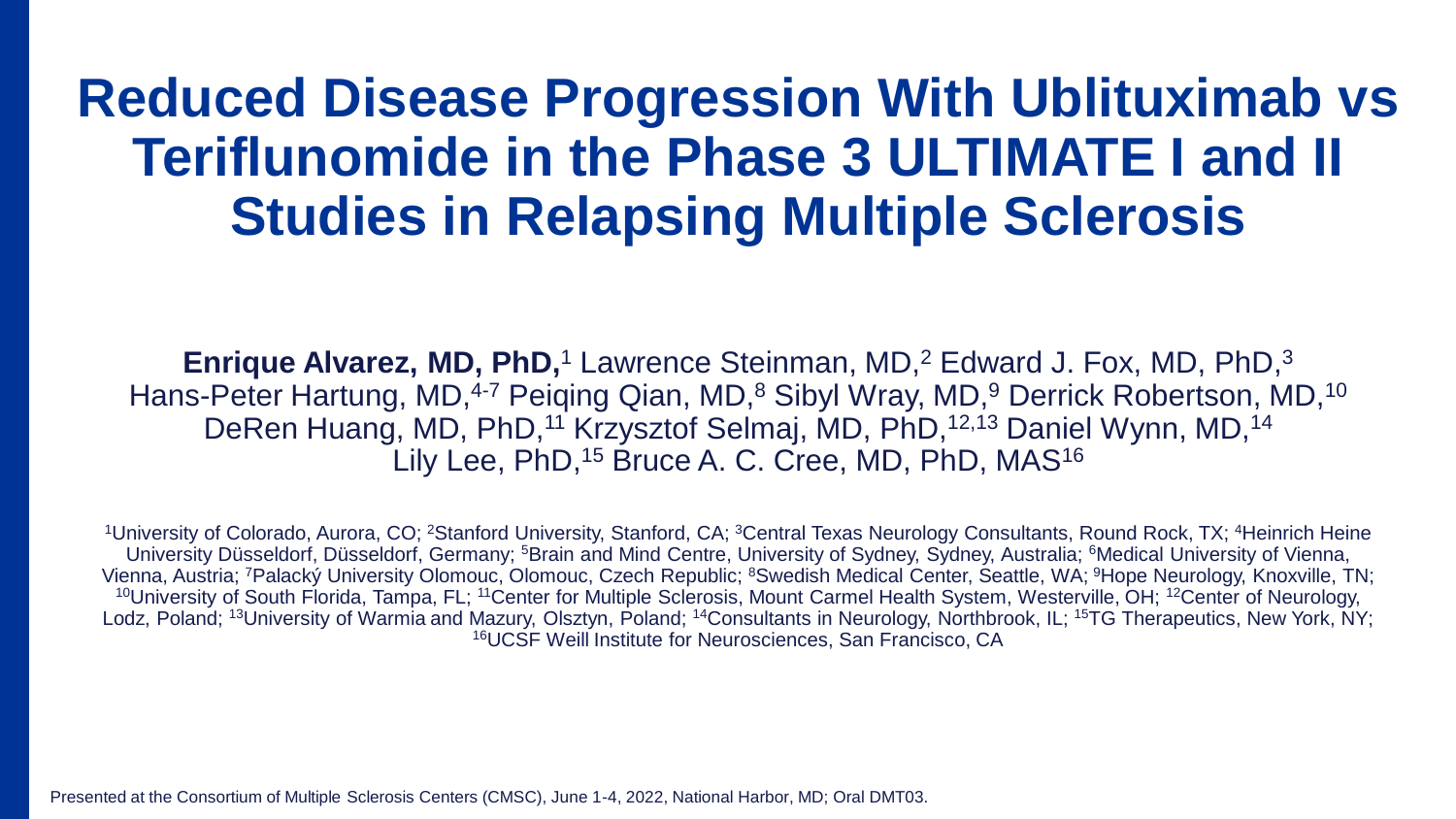## **Disclosures**

• Enrique Alvarez has received compensation for advisory boards, lectures, and consultancy with Actelion/Janssen, Alexion, Bayer, Biogen, Celgene/BMS, EMD Serono/Merck, Genentech/Roche, Genzyme, Novartis, Sanofi, and TG Therapeutics, and research support from Biogen, Genentech/Roche, Novartis, TG Therapeutics, Patient-Centered Outcomes Research Institute, National Multiple Sclerosis Society, National Institutes of Health, and Rocky Mountain MS Center.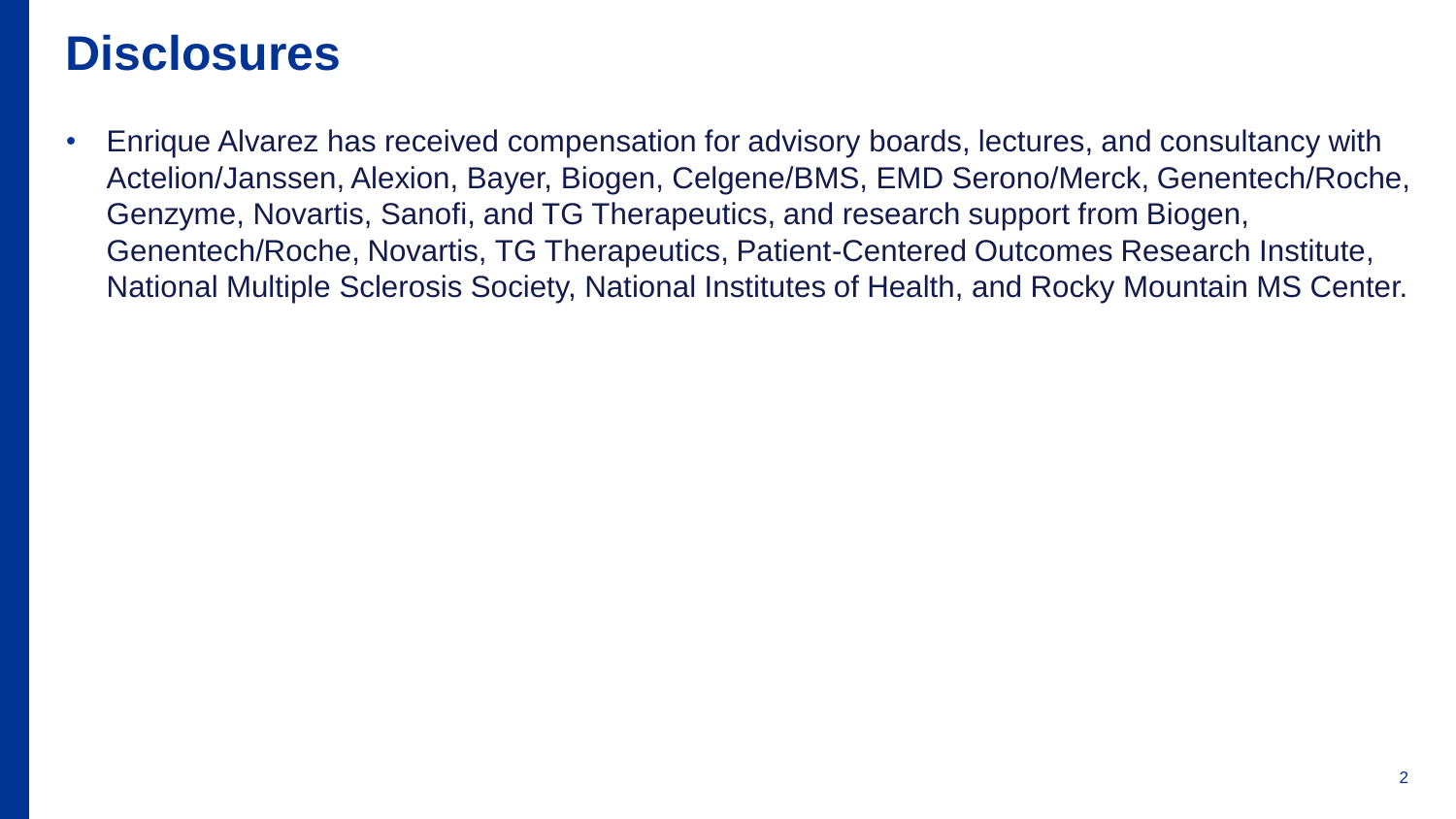## **Ublituximab Is a Novel, Next-Generation Glycoengineered Anti-CD20 mAb**

|                                          | <b>Ublituximab</b>                                | <b>Rituximab</b>                        | <b>Ocrelizumab</b>                            | <b>Ofatumumab</b>               |
|------------------------------------------|---------------------------------------------------|-----------------------------------------|-----------------------------------------------|---------------------------------|
| <b>Mouse</b><br>Human<br>Glycoengineered |                                                   |                                         |                                               |                                 |
| <b>Structure</b>                         | Glycoengineered<br>chimeric IgG1                  | <b>Chimeric IgG1</b>                    | Humanized IgG1                                | Recombinant<br>fully human IgG1 |
| <b>Regimen</b>                           | 150 mg D1, 450 mg D15,<br>then 450 mg every 24 wk | 1 g D1 and D15,<br>then 1 g every 24 wk | 300 mg D1 and D15,<br>then 600 mg every 24 wk | 20 mg every 4 wk                |
| <b>Route</b>                             | <b>Intravenous</b>                                | <b>Intravenous</b>                      | <b>Intravenous</b>                            | <b>Subcutaneous</b>             |
| Infusion time <sup>a</sup>               | 1 h <sup>b</sup>                                  | Not approved for MS                     | 2 <sup>h</sup>                                |                                 |
| <b>Primary MOA</b>                       | <b>ADCC</b>                                       | <b>CDC</b>                              | <b>ADCC</b>                                   | <b>CDC</b>                      |
| <b>ADCC</b>                              | $++++1$                                           | $+^2$                                   | $++^3$                                        | $++^4$                          |
| <b>CDC</b>                               | $++^2$                                            | $+++2$                                  | $+3$                                          | $++++2$                         |

<sup>a</sup>After initial dose. <sup>b</sup>Initial infusion time over 4 hours. <sup>c</sup>Initial infusion time over 2.5 hours.

ADCC, antibody-dependent cellular cytotoxicity; CDC, complement-dependent cytotoxicity; D, day; Ig, immunoglobulin; mAb, monoclonal antibody; MOA, mechanism of action; MS, multiple sclerosis. Adapted from Ancau M, et al. *Expert Opin Biol Ther*. 2019;19(8):829-843 and Sellebjerg F, et al. *CNS Drugs*. 2020;34(3):269-280.

1. de Romeuf C, et al. *Br J Haematol*. 2008;140(6):635-643. 2. Bellon A, et al. *Blood*. 2011;118(21):3913. 3. Bennett J. 2011 North American Neuro-Ophthalmology Society Annual Meeting Syllabus; pages 319-326. 4. Teeling JL, et al. *J Immunol*. 2006;177(1):362-371. 3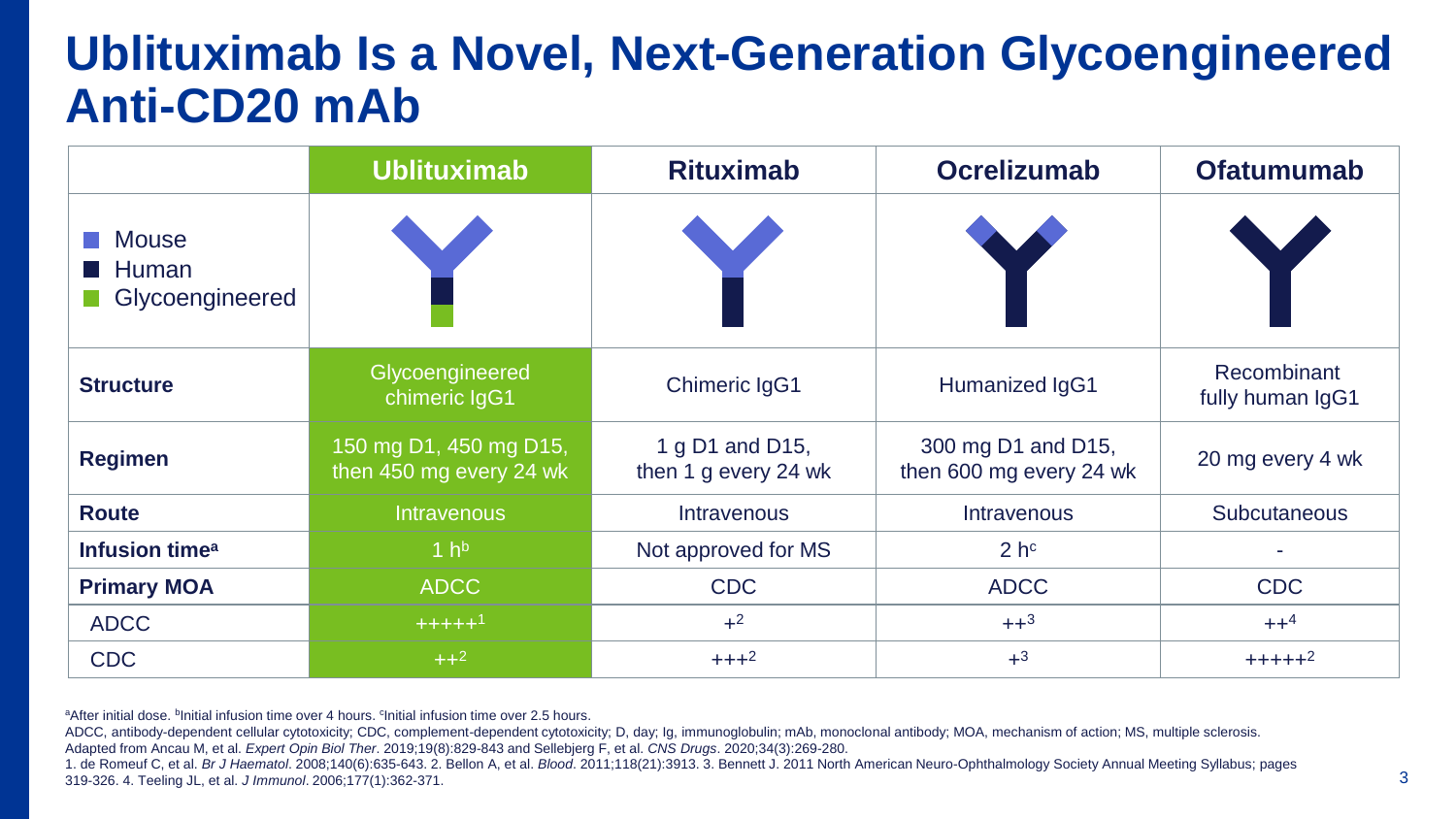# **Ublituximab Is Glycoengineered to Enhance ADCC**

**In nonglycoengineered anti-CD20 antibodies,**  the core fucose of Fc-linked oligosaccharides sterically blocks interaction with FcγRIIIa on effector cells, reducing affinity<sup>1,2</sup>



**Ublituximab is glycoengineered** to have a low fucose content in the Fc region, which allows for closer interaction and enhanced affinity for all variants of FcγRIIIa2-4



Fab, fragment antigen-binding; Fc, fragment crystallizable; FcγR, Fc gamma receptor; NK, natural killer.

1. Ferrara C, et al. *Proc Natl Acad Sci U S A*. 2011;108(31):12669-12674. 2. Sun Y, et al. *J Biol Chem*. 2021;297(1):100826. 3. de Romeuf C, et al. *Br J Haematol*. 2008;140(6):635-643. 4. Fox E, et al. *Mult Scler*. 2021;27(3):420-429. 4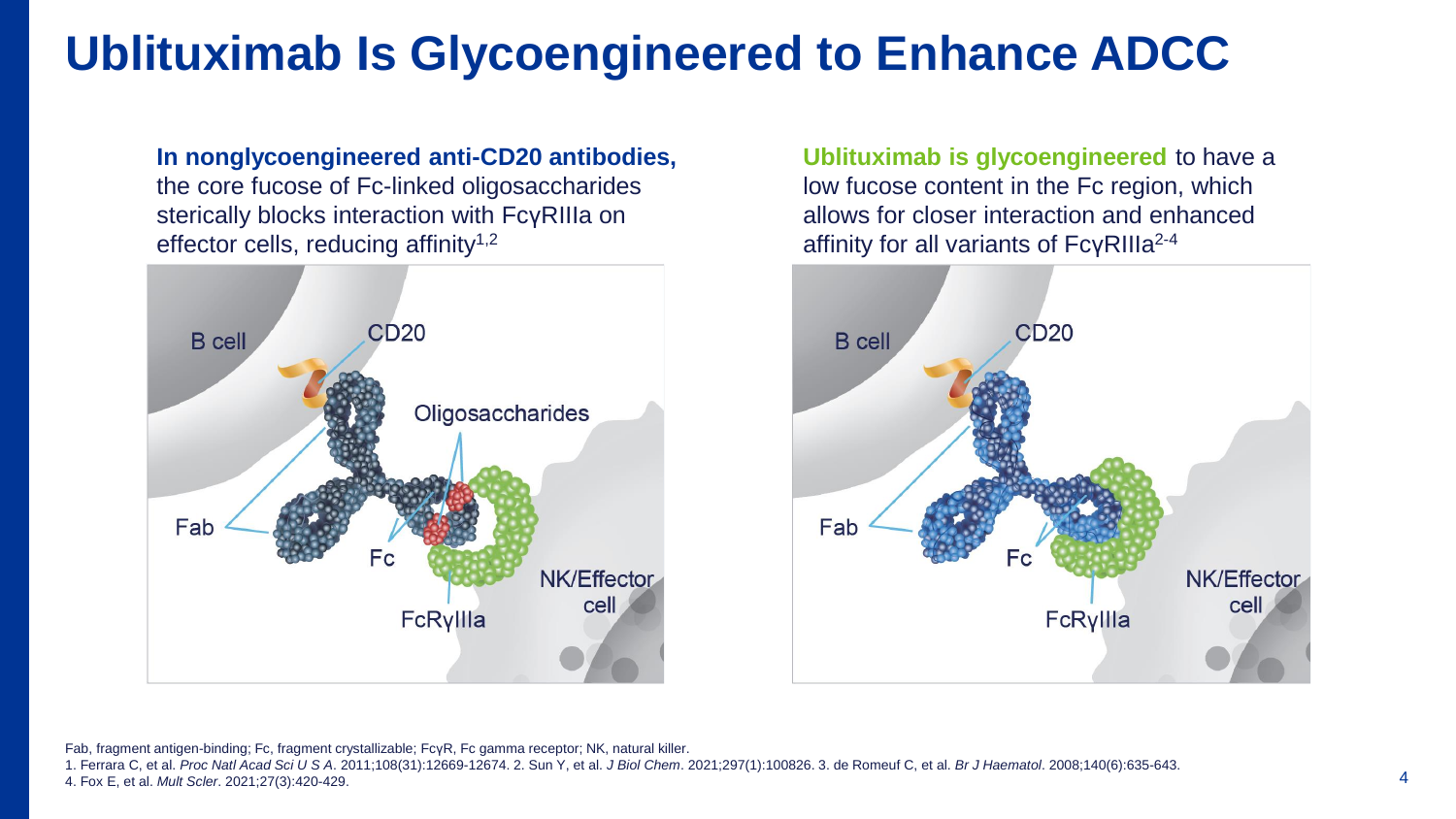## **Ublituximab Has the Highest ADCC Activity Compared With Other Anti-CD20s**

**ADCC Dose Response Curve<sup>1</sup>**



- ADCC activity was measured using CD20-expressing Raji cells in the presence of KILR® (CD16+) effector cells and human serum samples diluted to 250-fold
- Cell viability was measured using CytoTox-Glo™

#### **ADCC Activity<sup>1</sup>**

|                    | $EC_{50}$ <sup>a</sup> (pg/mL) |  |
|--------------------|--------------------------------|--|
| <b>Ublituximab</b> | 2.42                           |  |
| <b>Rituximab</b>   | 5457.0                         |  |
| <b>Ocrelizumab</b> | 60.8                           |  |
| <b>Ofatumumab</b>  | 74.1                           |  |

<sup>a</sup>The  $EC_{50}$  is the concentration (or dose) effective in producing 50% of the maximal response and allows for comparison of drug potencies.<sup>2</sup>

KILR CD16+, single donor-derived human CD8+ T-lymphocytes engineered to express CD16 (FcγRIII) on their plasma membrane surface. 1. TG Therapeutics. Data on file. 2. Science Direct. Accessed February 10, 2022. https://www.sciencedirect.com/topics/biochemistry-genetics-and-molecular-biology/ec50.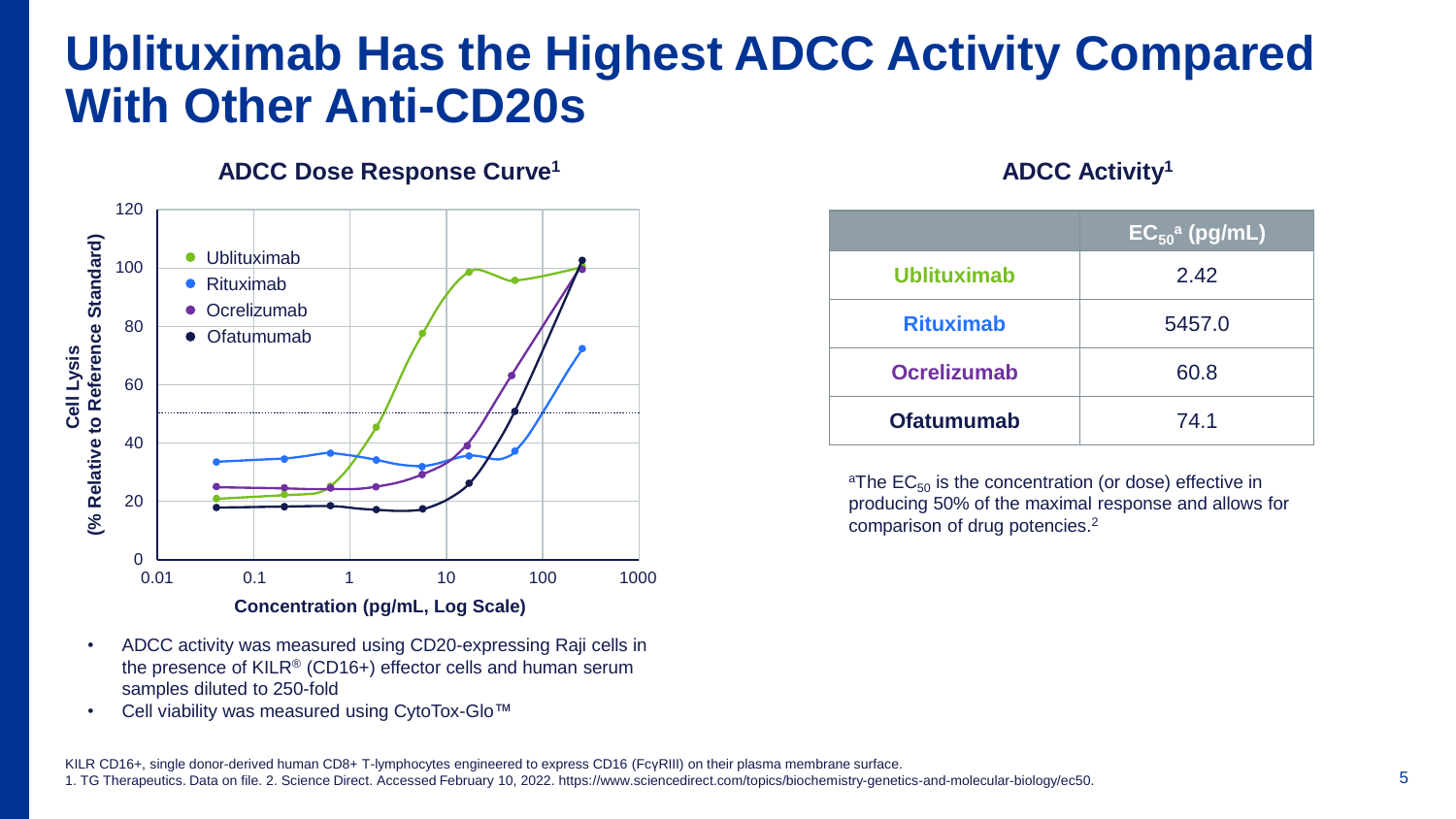## **B-Cell Depletion With Ublituximab in ULTIMATE I and II: Pooled Analysis**



aMean time since last dose was 54.8 weeks for participants with B-cell counts at OLE 1d1. Pooled post hoc analysis. Modified intention-to-treat (mITT) population. Data presented as the mean B-cell count among participants evaluable at each timepoint.

1d1, Week 1 Day 1; 1d2, Week 1 Day 2; BL, baseline; OLE, open-label extension.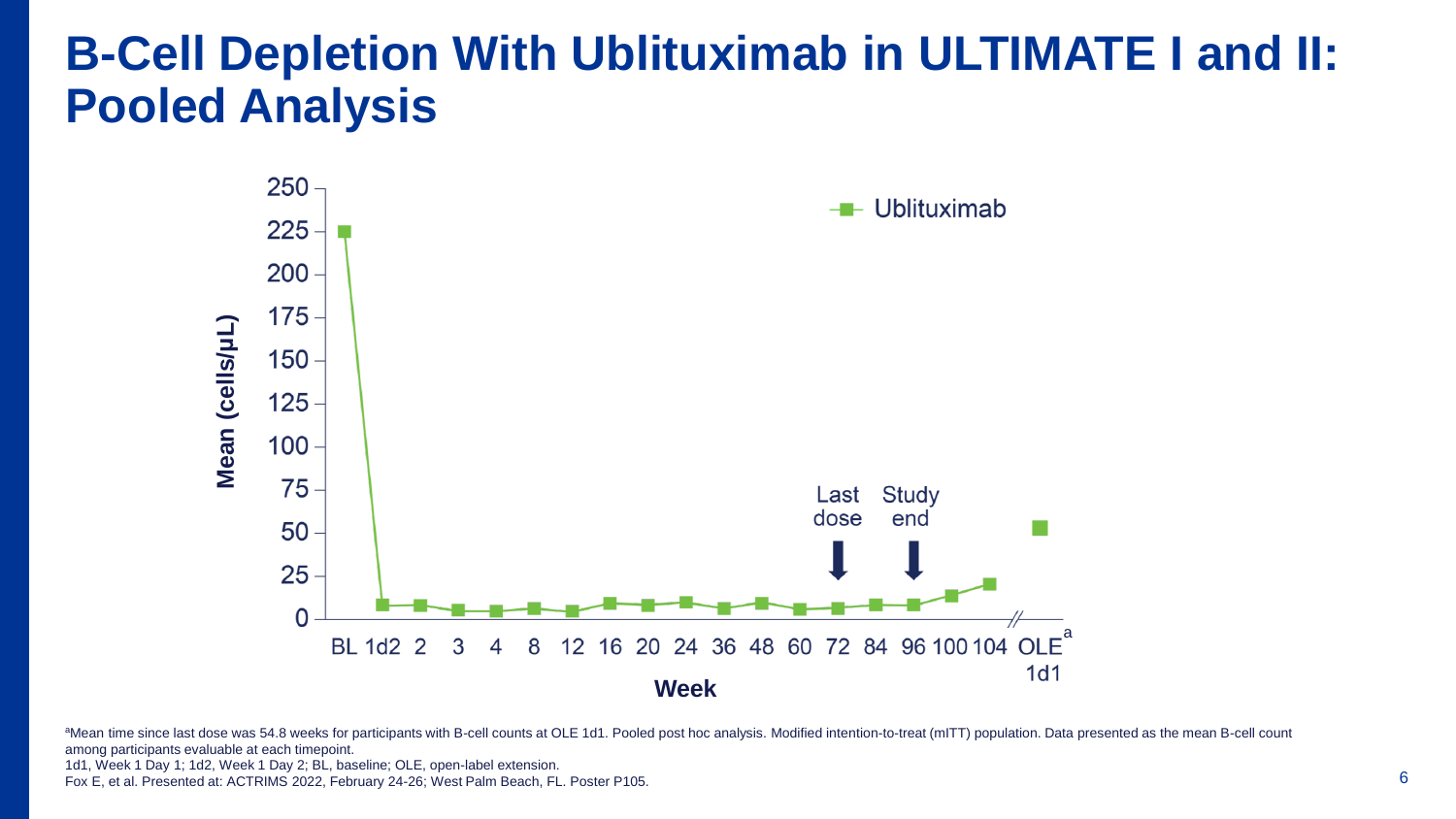# **ULTIMATE I and II: Study Design**

Identical, Phase 3, randomized, multicenter, double-blinded, active-controlled studies conducted in parallel

#### **Study Population**

- Age 18-55 years
- RRMS or SPMS (2010) McDonald criteria)
- $\geq$  2 documented relapses within the 2 years prior or ≥1 relapse in the prior year, and/or ≥1 Gd+ lesion in the year prior to screening
- EDSS score 0.0-5.5
- Neurologic stability ≥30 days prior to screening

#### **Treatment (96 Weeks)<sup>a</sup>**

**Teriflunomide** 14 mg PO QD until last day of W95 Infusion placebo on same schedule as below

#### or (randomized 1:1)

#### **Ublituximab**

150 mg IV on D1 over 4 hours, and 450 mg IV over 1 hour on D15, W24, W48, W72 Oral placebo QD from D1 until last day of W95

#### **Premedication<sup>b</sup>**

30-60 minutes prior to each dose of ublituximab or IV placebo: antihistamine (diphenhydramine 50 mg or equivalent) and corticosteroid (dexamethasone 10-20 mg or equivalent): oral, IV, IM, and/or SC (investigator discretion)

#### **Endpoints (at 96 Weeks)**

- **Primary**
	- ARR
- **Key secondary**
	- Total number of Gd+ T1 lesions
	- Total number of new or enlarging T2 hyperintense lesions
	- Proportion of participants with NEDA from Week 24 to Week 96
- **Prespecified pooled analyses**
	- 12- and 24-week CDP
	- 12- and 24-week CDI
- **Safety and tolerability**

aAfter completing Week 96, participants entered into a 20-week safety follow-up and were eligible to enroll into an OLE study.

**bAcetaminophen (650 mg or equivalent; only used for intervention) was restricted to participants who experienced fever or pyrexia after the first dose, or as clinically warranted.** 

ARR, annualized relapse rate; CDI, confirmed disability improvement; CDP, confirmed disability progression; EDSS, Expanded Disability Status Scale; Gd+, gadolinium-enhancing; IM, intramuscular; IV, intravenous; NEDA, no evidence of disease activity; PO, by mouth; QD, once daily; RRMS, relapsing-remitting multiple sclerosis; SC, subcutaneous; SPMS, secondary-progressive multiple sclerosis; W, week.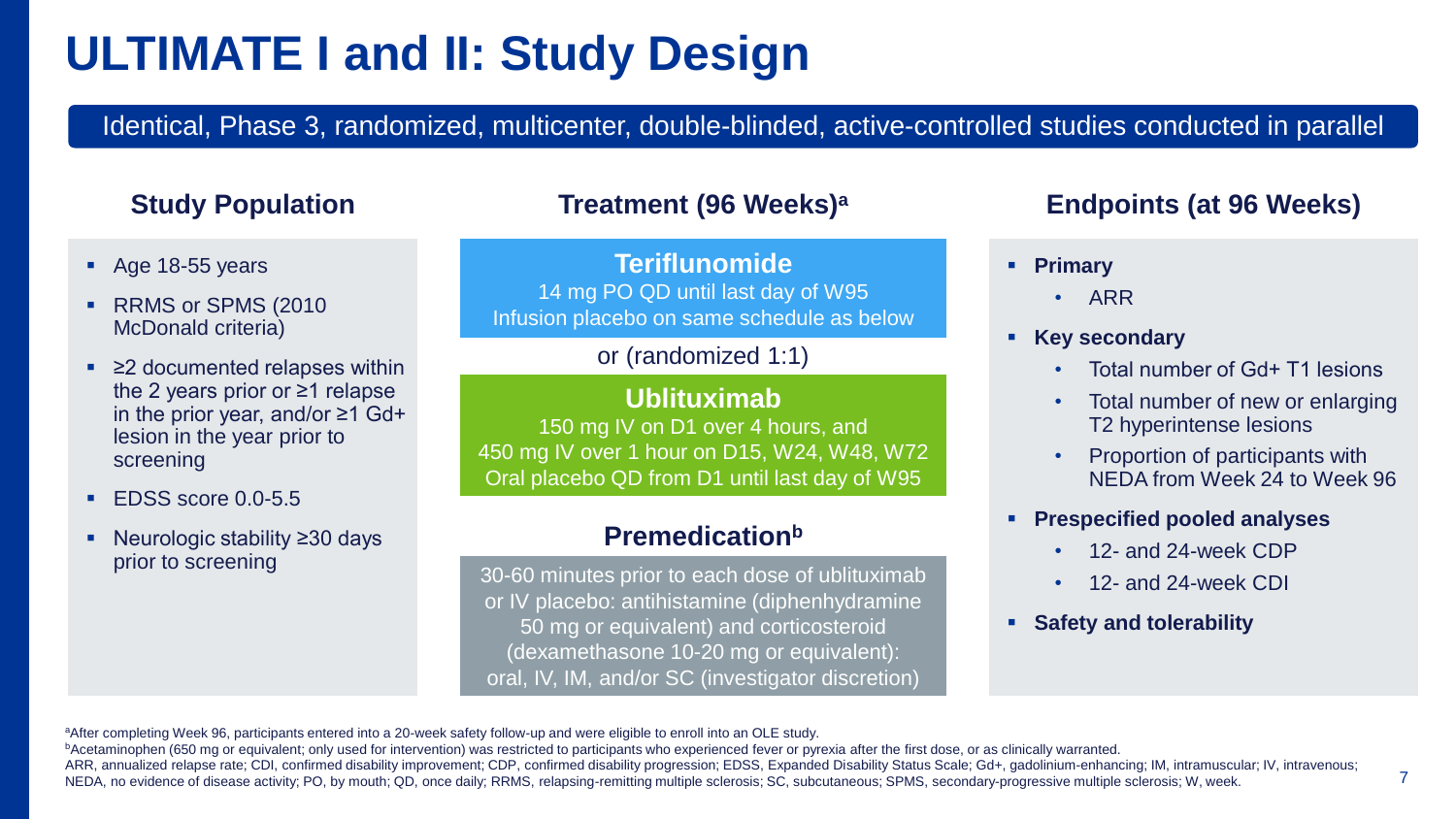### **Confirmed Disability Progression Prespecified Pooled Analysis**



mITT population. Hazard ratio estimated using Cox regression model with treatment group as covariate stratified by region, baseline EDSS, and study. P value from stratified log-rank test. CI, confidence interval; HR, hazard ratio; Teri, teriflunomide; UTX, ublituximab.

Steinman L, et al. Presented at: ECTRIMS 2021, October 13-15; Virtual. Abstract 2021-00630.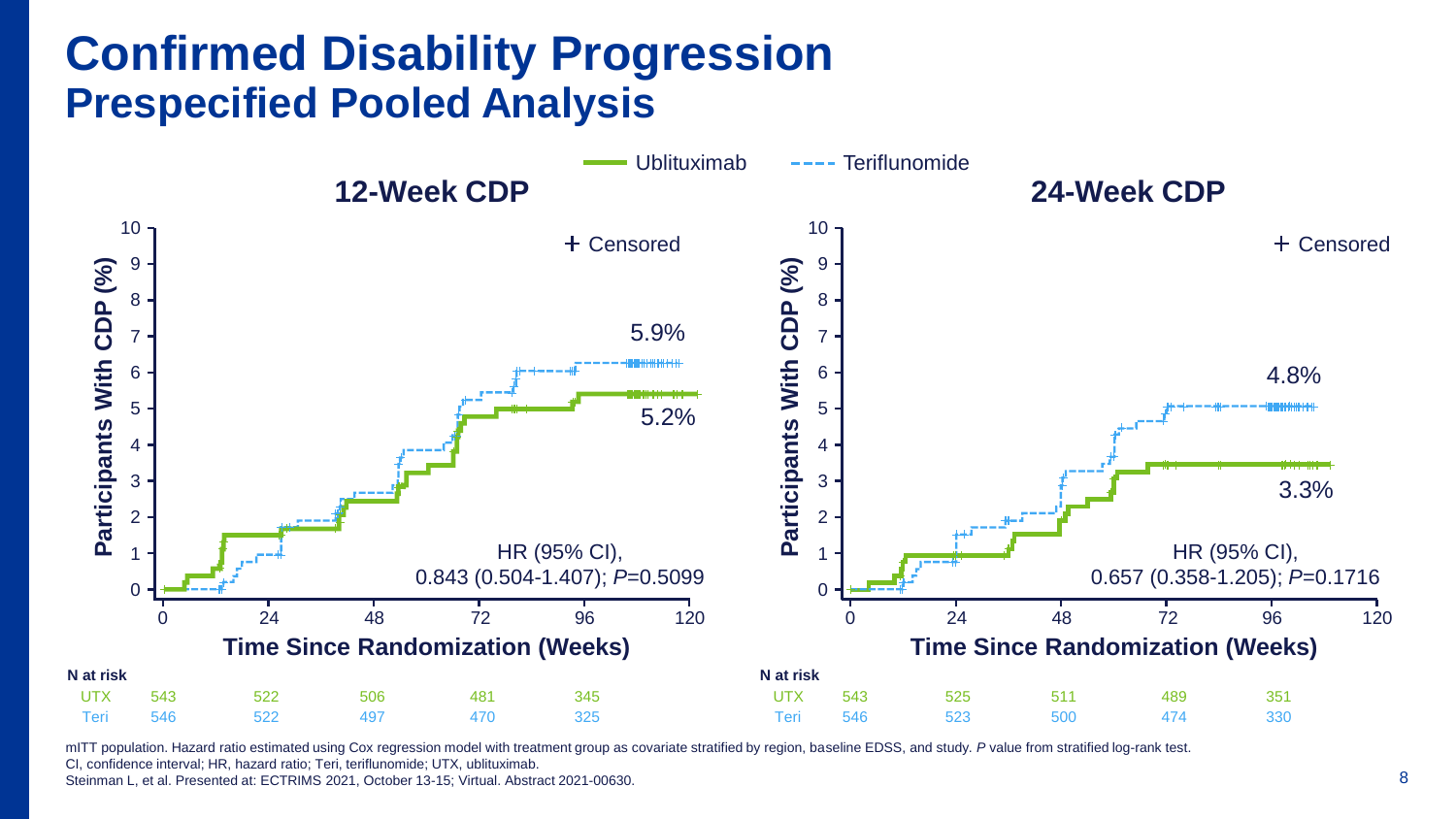## **EDSS Values for Participants With 12-Week Confirmed Disability Progression**

**Mean EDSS Score** 





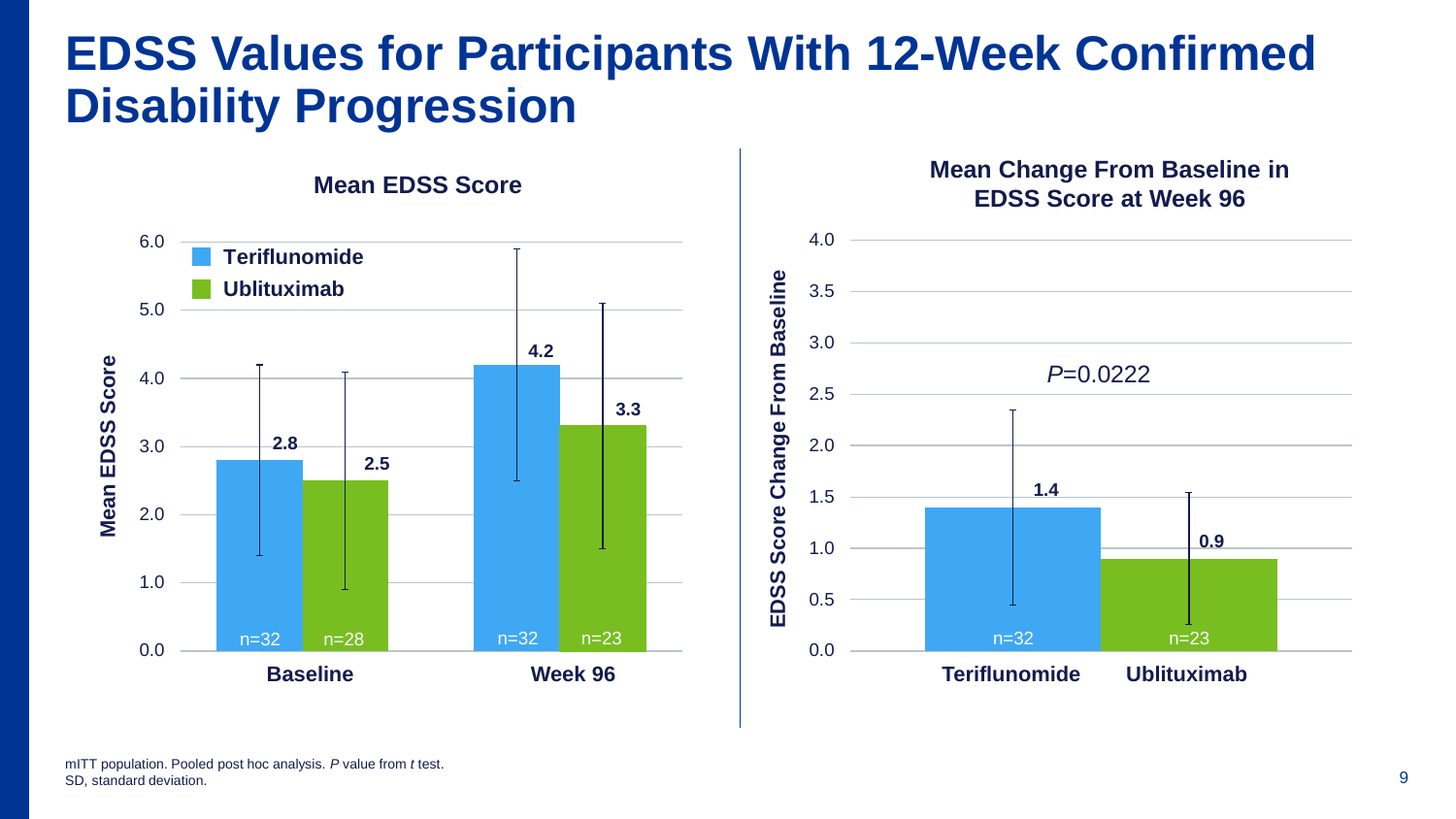### **Mean EDSS Score Change From Baseline (Participants With 12-Week Confirmed Disability Progression)**

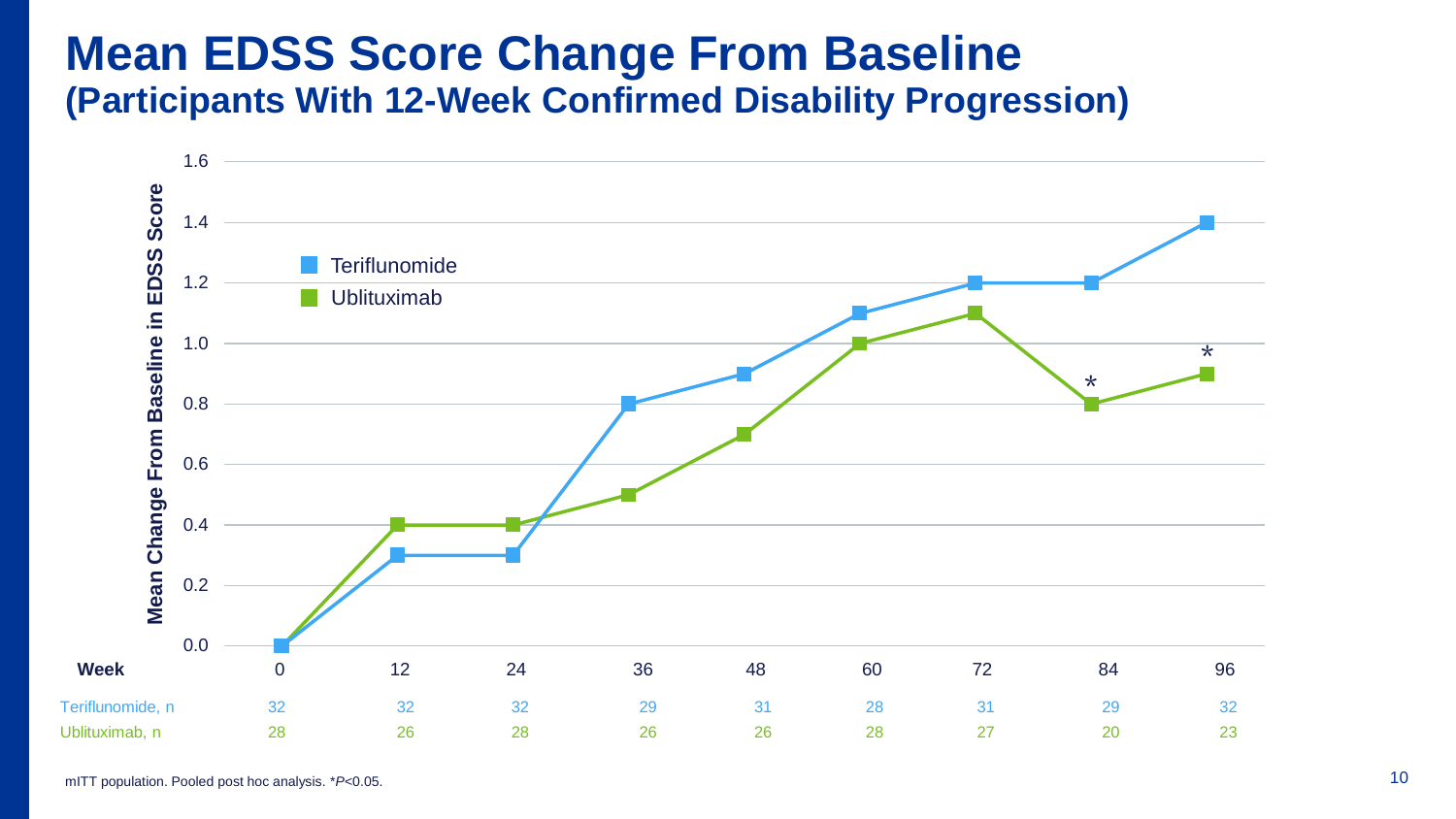### **Time to Disability Progression (Confirmed and Unconfirmed)**



Participants free of disability progression (confirmed and unconfirmed)<sup>a</sup> at Week 96,  $%$  $(95% \text{ Cl})^b$ 

- Ublituximab: 85.3% (82.0-88.1)
- Teriflunomide: 76.3% (72.4-79.8)

aConfirmed disability progression required a subsequent confirmation of the increase in EDSS score at a regular scheduled visit ≥12 weeks after the initial documentation of an increase from baseline in EDSS score. Unconfirmed disability progression was an increase in EDSS score from baseline that was not confirmed at a subsequent visit. **Extimated by Kaplan-Meier method. mITT population.** Pooled post hoc analysis. P value from Kaplan-Meier analysis. Hazard ratio estimated using Cox regression model with treatment groups as covariates. Stratification factors included region, baseline EDSS, and study. 11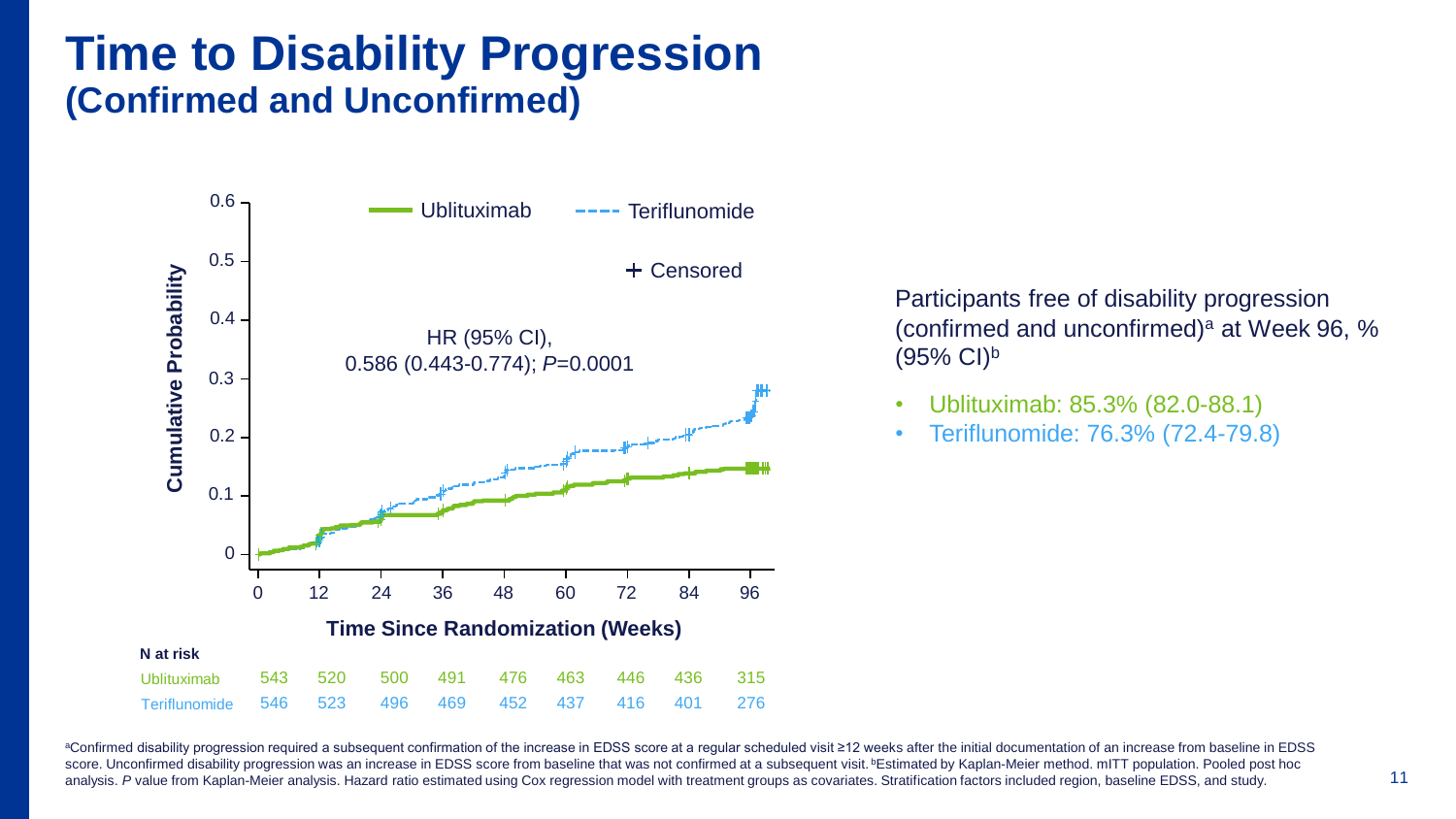# **AUC Change in EDSS Score1,2**

- People with MS can have fluctuating disease courses. As CDP and CDI events may revert in individuals, these measures may not capture net relevant changes in disability during a trial
- AUC change in EDSS integrates both confirmed and unconfirmed disability progression and improvement events, and may better represent changes in disability than CDP or CDI analyses
- Methodology:
	- EDSS scores are plotted over time for each participant
	- AUC is calculated using a trapezoidal or rectangular method and normalized to baseline EDSS
	- Result is defined as AUC change in EDSS
- Positive AUC change in EDSS indicates a net worsening from baseline
- Negative AUC change in EDSS indicates a net improvement from baseline

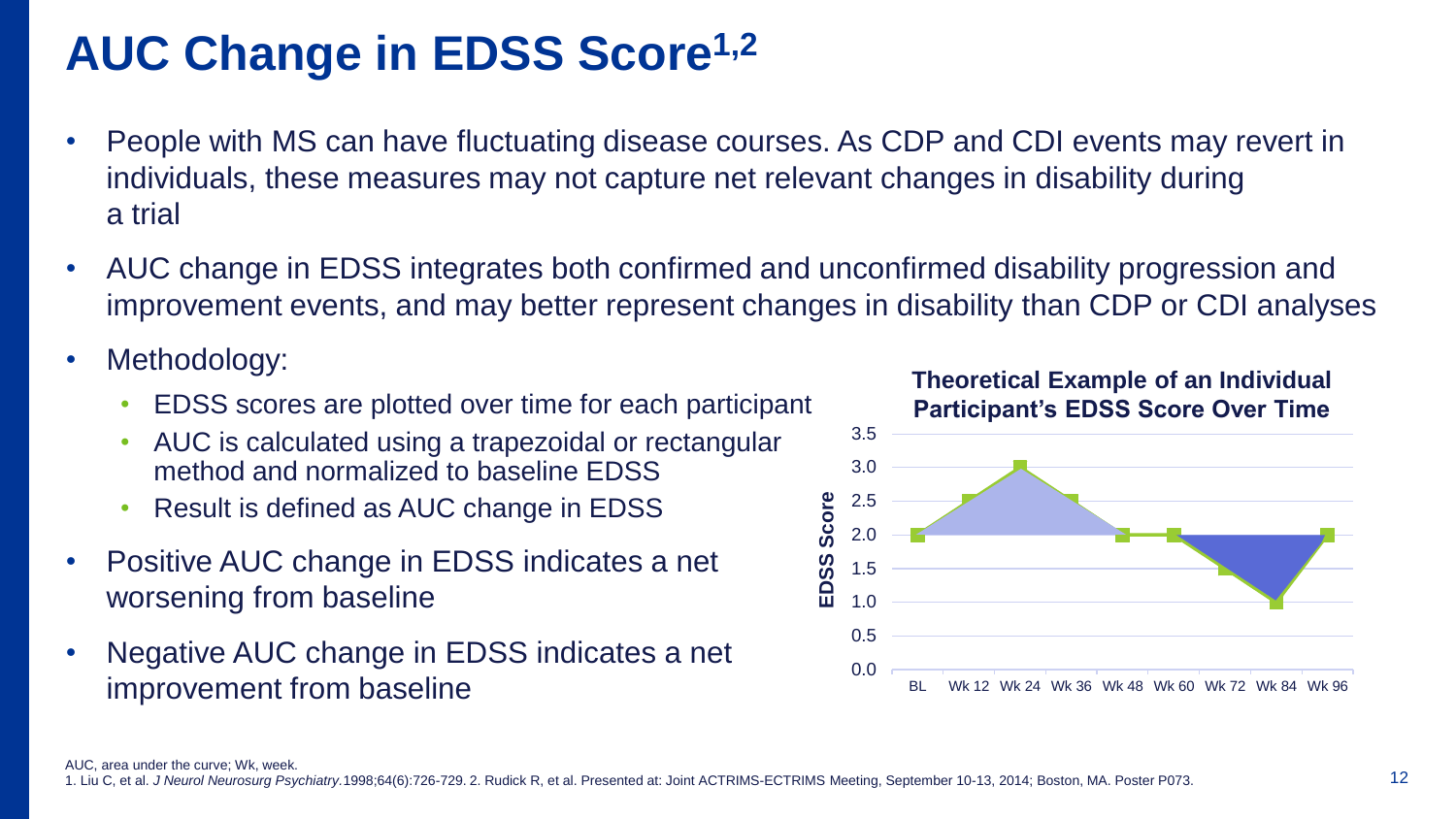### **Mean AUC Change in EDSS Score From Week 0 to Week 96 (mITT Population)**



mITT population. Pooled post hoc analysis. ANCOVA on rank test was used to compare the least squares means AUC between treatment group, adjusted for baseline EDSS. ANCOVA, analysis of covariance. 13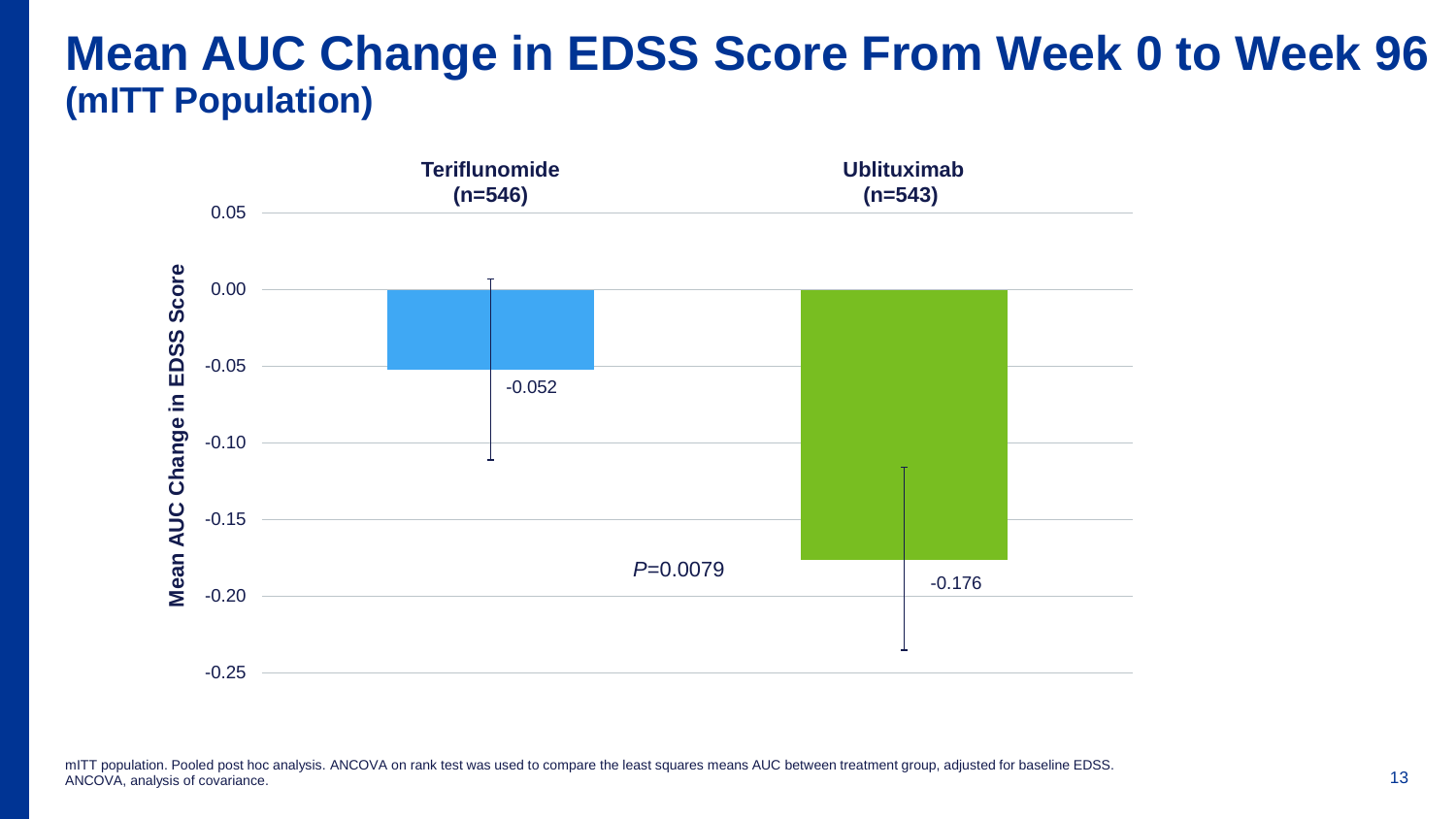# **Conclusions**

- A low rate of 12-week and 24-week confirmed disability progression was observed with ublituximab and teriflunomide in prespecified pooled analyses, and the difference did not meet statistical significance<sup>1</sup>
	- In participants with 12-week confirmed disability progression, the change in EDSS score from baseline with ublituximab was significantly lower than with teriflunomide at Weeks 84 and 96
- In exploratory analyses, compared with teriflunomide, ublituximab demonstrated:
	- A lower risk of combined confirmed and unconfirmed disability progression
	- A greater reduction in mean AUC change in EDSS score from baseline to Week 96
- An extension study is ongoing and will continue to assess changes in disability progression over longer periods of time